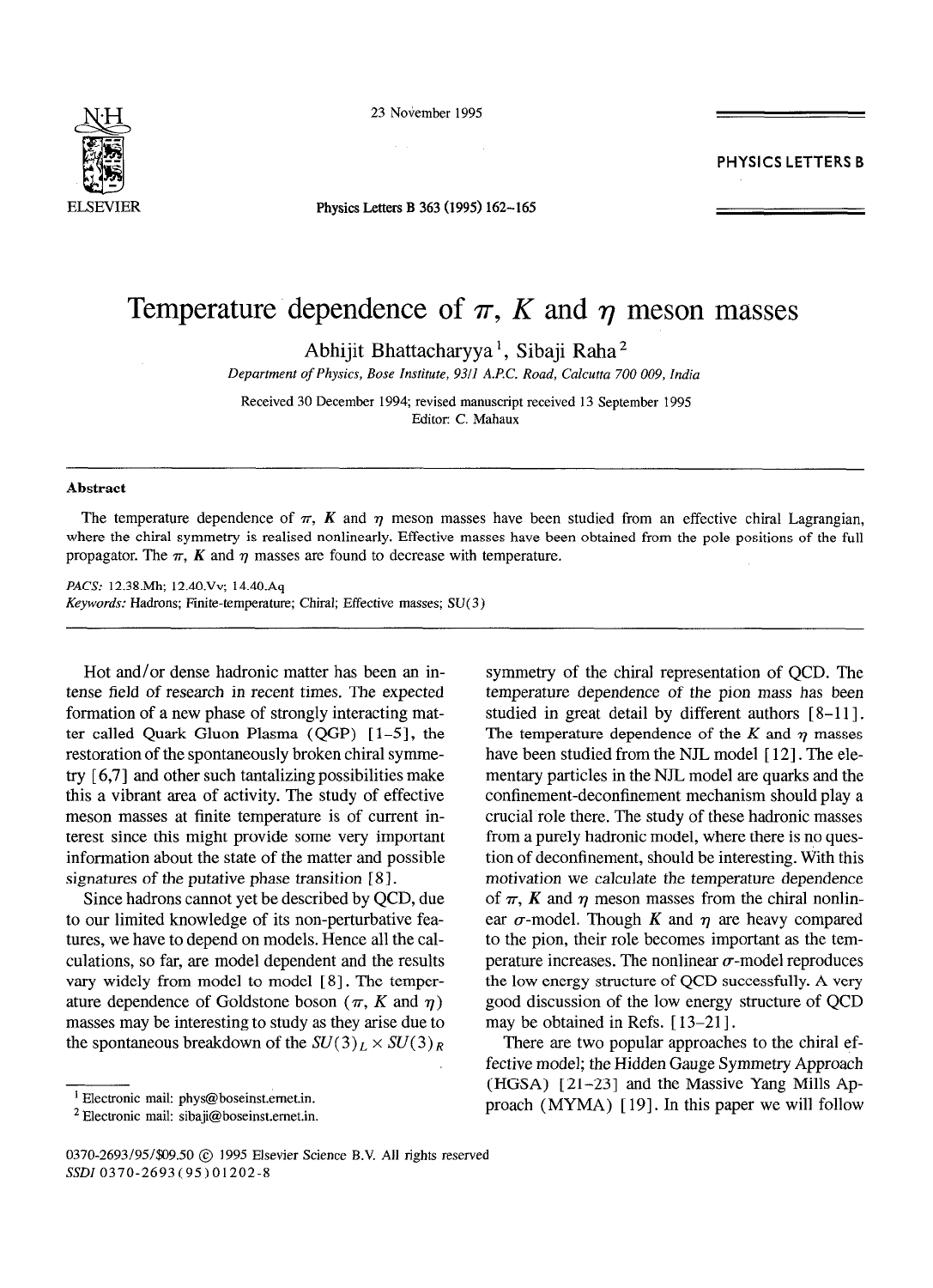the HGSA. In this approach the vector mesons are incorporated as the dynamical gauge bosons of the hidden local symmetry contrary to the MYMA where the masses of the vector mesons are put in by hand. In the HGSA the Lagrangian, at the lowest order, can be written as a linear combination  $\mathcal{L}_A + a\mathcal{L}_V$ , a being an arbitrary parameter which is fixed from the condition of reproducing the Vector Meson Dominance *(VMD)*. This condition leads to  $a = 2$ . The Lagrangian is given by  $\left[21-23\right]$  *x*<sup>2</sup> *x***<sup>2</sup> <b>***x*<sup>2</sup> *x***<sup>2</sup>** *x***<sup>2</sup>** *x***<sup>2</sup>** 

$$
\mathcal{L}_A = -\frac{1}{8} f_\pi^2 \text{Tr} (D_\mu \xi_L \cdot \xi_L^\dagger - D_\mu \xi_R \cdot \xi_R^\dagger)^2 ,
$$
  
\n
$$
\mathcal{L}_V = -\frac{1}{8} f_\pi^2 \text{Tr} (D_\mu \xi_L \cdot \xi_L^\dagger + D_\mu \xi_R \cdot \xi_R^\dagger)^2 ,
$$
 (1)

where

$$
D_{\mu}\xi_{L(R)} = (\partial_{\mu} - igV_{\mu})\xi_{L(R)}.
$$
 (2)

*g* is the gauge coupling constant and  $V_\mu$  is the vector meson nonet consisting of  $\rho$ ,  $\omega$ ,  $K^*$  and  $\phi$ .

In Eq. (1) the terms  $\xi_{L(R)}$  are given by

$$
\xi_{L(R)} = \exp(i\sigma P) \cdot \exp(\pm iP/f) \,, \tag{3}
$$

where *P* is the pseudoscalar matrix which arises due to the spontaneous breakdown of the  $SU(3)_L \times SU(3)_R$ symmetry and  $\sigma$  is an unphysical scalar field.

The  $SU(3)$  breaking in the Lagrangians  $\mathcal{L}_A$  and  $\mathcal{L}_V$ has been extensively studied in two very recent papers by Bramon et al. [22,23]. This breaking is mediated by a term proportional to  $(\xi_L \epsilon \xi_R^{\dagger} + \xi_R \epsilon \xi_L^{\dagger})$  and the broken Lagrangians are given by

$$
\mathcal{L}_A + \Delta \mathcal{L}_A
$$
\n
$$
= -\frac{1}{8} f_\pi^2 \text{Tr} \{ (D_\mu \xi_L \cdot \xi_L^\dagger - D_\mu \xi_R \cdot \xi_R^\dagger)^2
$$
\n
$$
\times [1 + (\xi_L \epsilon_A \xi_R^\dagger + \xi_R \epsilon_A \xi_L^\dagger)] \},
$$
\n
$$
\mathcal{L}_V + \Delta \mathcal{L}_V
$$
\n
$$
= -\frac{1}{8} f_\pi^2 \text{Tr} \{ (D_\mu \xi_L \cdot \xi_L^\dagger + D_\mu \xi_R \cdot \xi_R^\dagger)^2
$$
\n
$$
\times [1 + (\xi_L \epsilon_V \xi_R^\dagger + \xi_R \epsilon_V \xi_L^\dagger)] \}. \tag{4}
$$

The matrix  $\epsilon_{A(V)}$  is given by  $\epsilon_{A(V)}$  = diag(0,0,  $c_{A(V)}$ ), where  $c_{A(V)}$  is some constant determined from the experimental results.

Let us now fix the gauge  $\xi_L^{\dagger} = \xi_R = \xi = \exp(iP/f)$ . This eliminates the unphysical scalar fields which in turn gives mass to the vector mesons. Expanding in terms of the pseudoscalar fields one can see that the  $SU(3)$  breaking effect leads to the renormalization of the kinetic term in  $\mathcal{L}_A$  which can be achieved by simply rescaling the pseudoscalar fields as [22,23]

$$
\sqrt{1+c_A}K \to K, \quad \sqrt{1+2c_A/3}\eta \to \eta. \tag{5}
$$

The term  $a(\mathcal{L}_V + \Delta \mathcal{L}_V)$  leads to the mass splitting in the vector meson sector:

$$
M_{\rho}^{2} = M_{\omega}^{2} = 2g^{2} f^{2},
$$
  
\n
$$
M_{K^{*}}^{2} = M_{\rho}^{2} (1 + c_{V}), \quad M_{\phi}^{2} = M_{\rho}^{2} (1 + 2c_{V}).
$$
 (6)

The rescaling of the pseudoscalar fields leads to a redefinition of the relations between different pseudoscalar decay constants:

$$
f_K = \sqrt{1 + c_A} f_\pi
$$
,  $f_\eta = \sqrt{1 + 2c_A/3} f_\pi$ . (7)

meson nonet consisting of  $\rho$ ,  $\omega$ ,  $K^*$  and  $\phi$ . contributions are neglected here, as we discuss later We neglect the QCD anomaly (Wess-Zuminot erm) which only affects the  $V - V - P$  interactions. These on in this letter.

> So, we have three parameters in the model  $g$ ,  $c_A$  and  $c_V$ . We determine them from the experimental results giving  $g = 4.15$ ,  $c_A = 0.47$  and  $c_V$  has two values 0.33 and 0.36 [21-23]. We now proceed to calculate the self energy of  $\pi$ , K and  $\eta$ .

> In the effective Lagrangian approach at zero temperature, it is assumed that the properties of the system are describable at the tree level, where the masses and the coupling constants are to be regarded as the physical ones. Loop diagrams, which are neglected here, produce only renormalization effects on them.

 $X \left\{ 1 + (\xi_L \epsilon_A \xi_R^T + \xi_R \epsilon_A \xi_L^T) \right\}$ ,  $X \left\{ 1 + (\xi_L \epsilon_A \xi_R^T + \xi_R \epsilon_A \xi_L^T) \right\}$ ,  $X \left\{ 1 + \xi_L \epsilon_A \xi_R^T + \xi_R \epsilon_A \xi_L^T \right\}$ There are three sets of interactions, hence diagrams, which contribute to the self energy of the pseudoscalar mesons at the one loop level; the tadpole diagram (Fig. 1a), the  $V-P-P$  interaction which results in a  $P-V$ gives a  $V - V$  loop (Fig. 1c). We have neglected the last set of diagrams as it contains heavy mesons on both the internal lines, hence Boltzmann suppressed.

> The calculation of the effective mass is done using the following principle:

> The Dyson equation relates the free and the full propagator as

$$
D(p) = D_0(p) + D_0(p) \Pi D(p) , \qquad (8)
$$

where  $D_0$  is the free propagator and  $D$  is the full propagator. The effect of interaction is embedded in the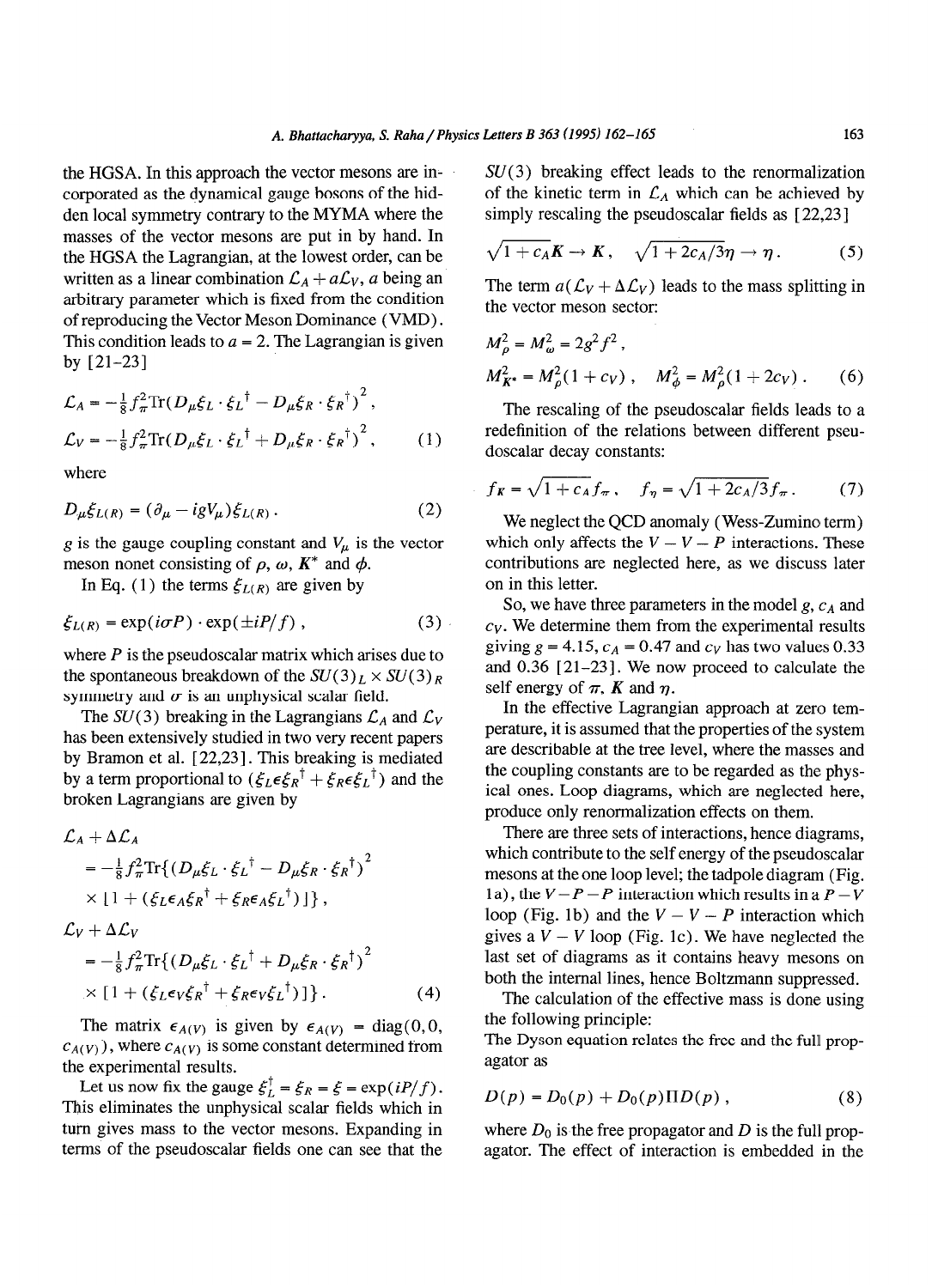

Fig. 1. Feynman diagrams contributing to the self energy of a pseudoscalar meson. The *P* represents a pseudoscalar meson and the *V* represents a vector meson.

polarisation function  $\pi$ . The temperature dependent polarisation has two parts, a real part and an imaginary part. The real part contributes to the mass of the corresponding meson whereas the imaginary part contributes to the decay width. For our purpose, i.e., for the calculation of the effective masses we will consider only the real part. Hence the self consistent solution of the equation

$$
\omega^2 - m_{\rm ps}^2 - \text{Re}\bigg(\prod_{\rm ps}(\omega, |\boldsymbol{k}| \to 0)\bigg)\bigg|_{k_0 = m_{\rm ps}^*} = 0 \qquad (9) \qquad \qquad \text{for } k \to \infty
$$

gives the temperature dependence of a pseudoscalar meson mass. In Eq. (9)  $\omega = \sqrt{|\mathbf{k}|^2 + m_{\text{ps}}^{*2}}$  is the effective energy and  $m_{\text{ps}}^*$  is the effective mass of the pseudoscalar meson. We have not shown the calculation of the self energy. The standard method for doing that can be obtained in Refs.  $[9,24,25]$ . The  $\pi$ , K and  $\eta$  pole masses as a function of temperature have been plotted in Figs. 2-4.

As a passing remark we would like to mention that this is just one of the definitions of the effective masses which is called the pole mass. This is the most commonly used definition. There are other definitions of the effective masses also; for example the screening mass [26] which is very popular in the context of the lattice gauge theory calculations.

To summarize, we have calculated the temperature dependence of  $\pi$ , *K* and  $\eta$  meson masses from the nonlinear  $\sigma$ -model. This is a purely hadronic model and the confinement does not play any role here compared to the Nambu-Jona-Lasinio model or other ef-



Fig. 2. Temperature dependence of the  $\pi$  mass.







Fig. 4. Temperature dependence of the  $\eta$  mass.